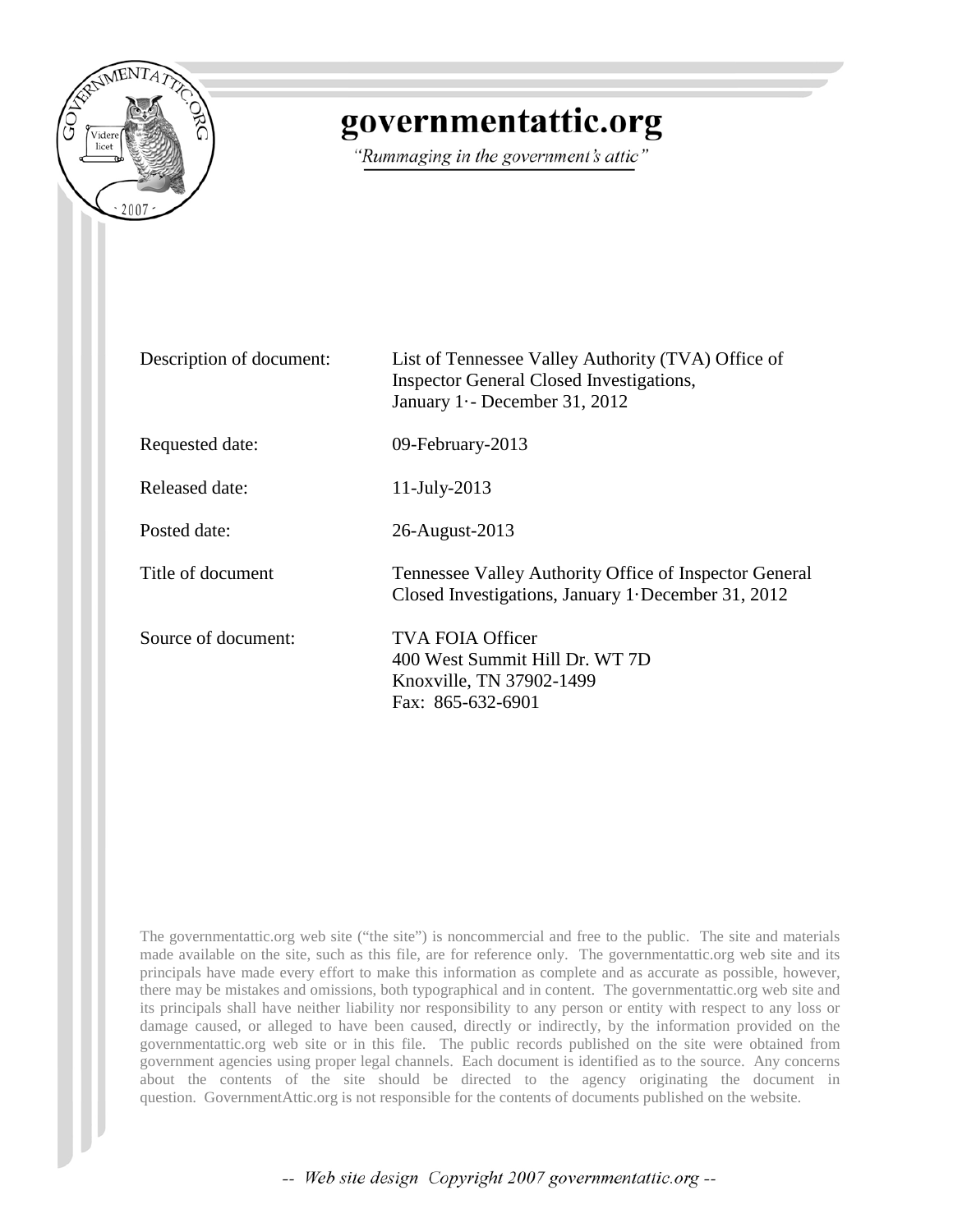

Tennessee Valley Authority, 400 West Summit Hill Drive, Knoxville, Tennessee 37902-1401

July 11, 2013

This responds to your letter dated February 9, 2013, requesting information under the Freedom of Information Act (FOIA) 5 U.S.C. § 552 (2012). You requested a list of OIG investigations closed during calendar year 2012.

Enclosed is the list you requested.

For non-commercial requests, TVA's FOIA regulations (18 C.F.R. § 1301) provide that the fees for the first two hours of search time and the first 100 pages of copying are waived. Since this response was made within those guidelines, there is no charge for processing your request.

You may appeal this initial determination of your FOIA request by writing to Ms. Janet J. Brewer, Vice President, Communications, Tennessee Valley Authority, 400 W. Summit Hill Drive (WT ?C), Knoxville, TN 37902-1401 . Any appeal

must be received by Ms. Brewer within 30 days of the date of this letter.<br>Sincerely,<br> $MQu\ddot{\bullet}Qm\dot{W}$ 

Denise Smith TVA FOIA Officer

**Enclosure**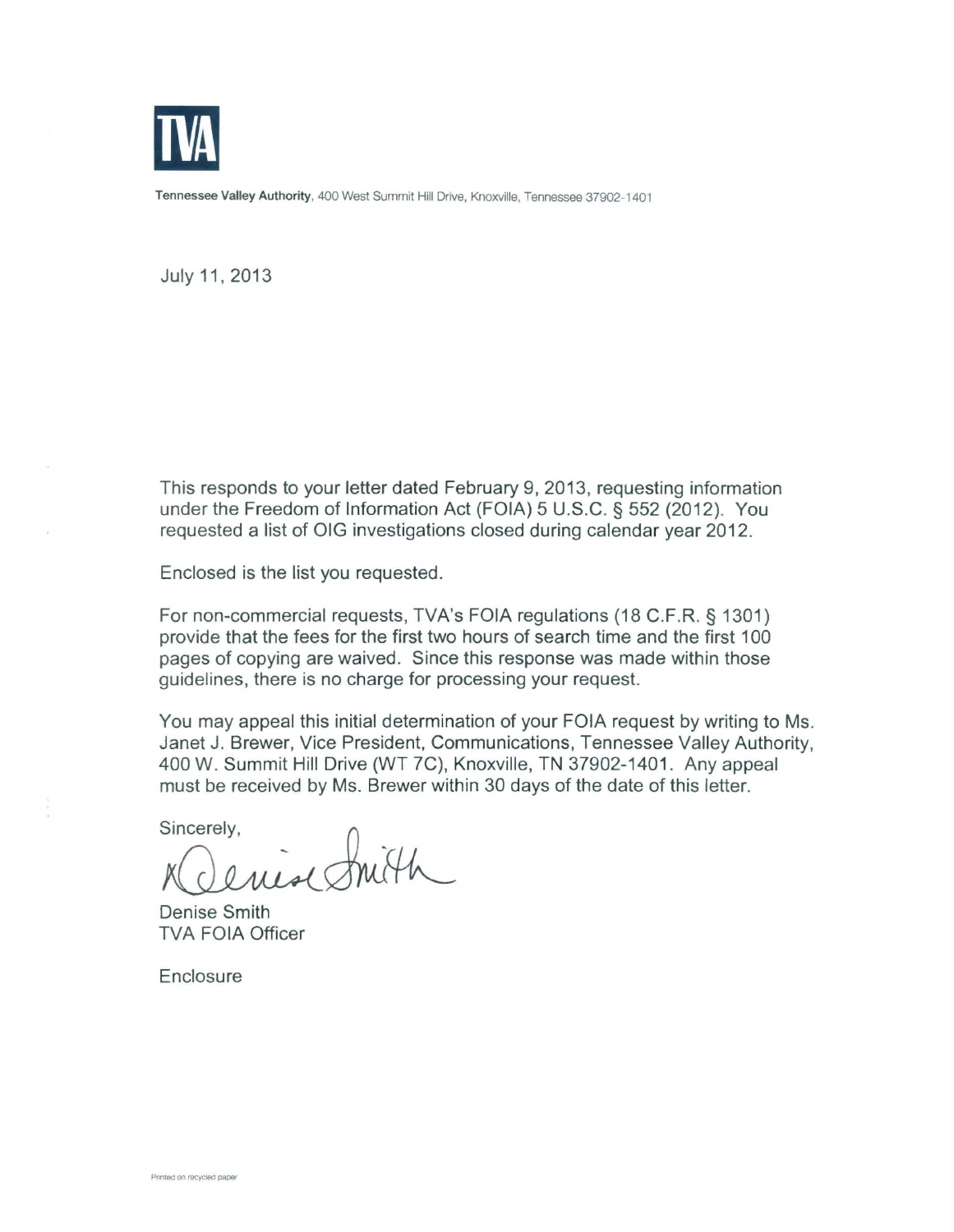| <b>Matter ID</b>         | <b>Classification</b>                                  | Case File No.        | Opened                   | <b>Closed</b>            |
|--------------------------|--------------------------------------------------------|----------------------|--------------------------|--------------------------|
|                          |                                                        |                      |                          |                          |
| 2009-12698<br>2010-13603 | 01F Employee Misconduct: Unauthorized Gifts-Gratuities | 01B12698<br>01B13603 | 07/06/2009<br>10/27/2010 | 01/09/2012<br>06/18/2012 |
|                          | 01B Employee Misconduct: Time and Leave                |                      | 06/12/2011               |                          |
| 2011-14026               | 01B Employee Misconduct: Time and Leave                | 01B14026             |                          | 03/20/2012               |
| 2010-13573               | 01D Employee Misconduct: Conflict of Interest          | 01D13573             | 10/08/2010               | 04/10/2012               |
| 2012-14527               | 01D Employee Misconduct: Conflict of Interest          | 01D14527             | 04/09/2012               | 09/18/2012               |
| 2010-13448               | 01H Employee Misconduct: Miscellaneous                 | 01H13448             | 08/06/2010               | 09/01/2012               |
| 2011-13985               | 01H Employee Misconduct: Miscellaneous                 | 01H13985             | 05/17/2011               | 04/10/2012               |
| 2011-14053               | 01H Employee Misconduct: Miscellaneous                 | 01H14053             | 08/11/2011               | 02/26/2012               |
| 2011-14309               | 01H Employee Misconduct: Miscellaneous                 | 01H14309             | 11/17/2011               | 02/08/2012               |
| 2012-14394               | 01H Employee Misconduct: Miscellaneous                 | 01H14394             | 01/17/2012               | 03/07/2012               |
| 2012-14606               | 01H Employee Misconduct: Miscellaneous                 | 01H14606             | 05/30/2012               | 08/30/2012               |
| 2012-14770               | 01H Employee Misconduct: Miscellaneous                 | 01H14770             | 09/07/2012               | 02/26/2013               |
| 2011-14046               | 01K Employee Misconduct: Ethics                        | 01K14046             | 06/29/2011               | 04/27/2012               |
| 2011-14346               | 01K Employee Misconduct: Ethics                        | 01K14346             | 12/08/2011               | 06/18/2012               |
| 2012-14386               | 01K Employee Misconduct: Ethics                        | 01K14386             | 01/11/2012               | 12/19/2012               |
| 2012-14604               | 01K Employee Misconduct: Ethics                        | 01K14604             | 05/30/2012               | 06/28/2012               |
| Total for Group 01: 16   |                                                        |                      |                          |                          |
| 2011-14108               | 02A Employee Concerns Program: Harassment/Intimidation | 02A14108             | 08/09/2011               | 01/23/2013               |
| 2011-13805               | 02D Employee Concerns Program: DOL/Energy Reorg Act    | 02D13805             | 02/23/2011               | 09/07/2012               |
| 2012-14732               | 02E Employee Concerns Program: Nuclear Safety          | 02E14732             | 06/28/2012               | 11/01/2012               |
| Total for Group 02: 3    |                                                        |                      |                          |                          |
| 2010-13704               | 03B Misuse/Abuse Govt Property: Computers              | 03B13704             | 01/03/2011               | 05/01/2012               |
| 2011-13770               | 03C Misuse/Abuse Govt Property: Information            | 03C13770             | 02/07/2011               | 01/30/2012               |
| 2012-14487               | 03F Misuse Govt Property: Miscellaneous                | 03F14487             | 03/09/2012               | 06/20/2012               |
| Total for Group 03: 3    |                                                        |                      |                          |                          |
|                          |                                                        |                      |                          |                          |
| 2012-14815               | 06A Personnel: Promotion/Demotion Disputes             | 06A14815             | 09/30/2012               | 02/11/2013               |
| 2012-14545               | 06D Personnel: Preferential Treatment/Favoritism       | 06D14545             | 04/10/2012               | 02/21/2013               |
| 2012-14861               | 06J Personnel: Working Conditions                      | 06J14861             | 10/30/2012               | 01/25/2013               |
| 2012-14757               | 06L Personnel Matters: Nepotism                        | 06L14757             | 08/30/2012               | 10/26/2012               |
| 2012-14627               | 06M Personnel Matters: Miscellaneous                   | 06M14627             | 06/13/2012               | 06/19/2012               |
| 2013-14945               | 06M Personnel Matters: Miscellaneous                   | 06M14945             | 01/08/2013               | 02/25/2013               |
| Total for Group 06: 6    |                                                        |                      |                          |                          |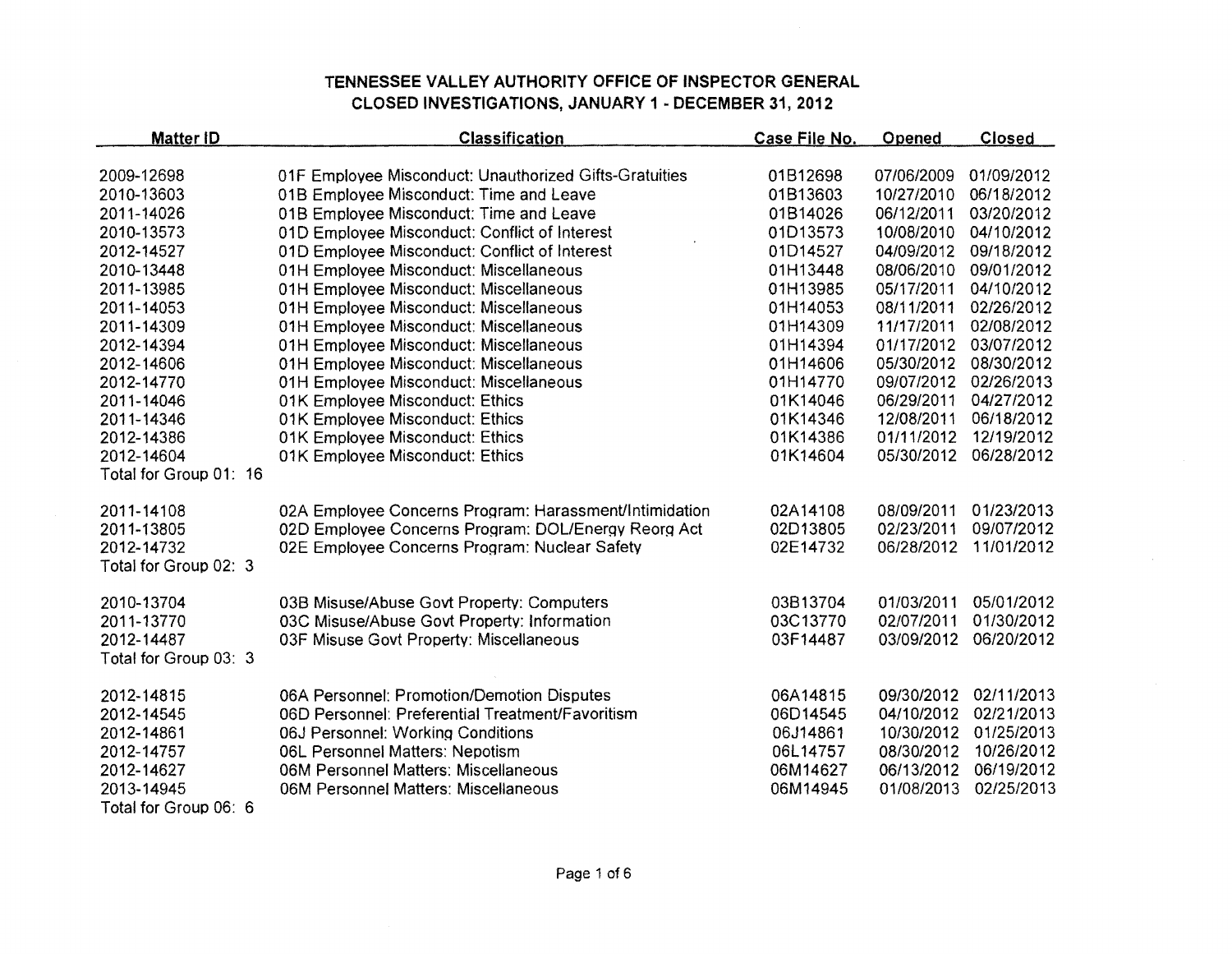| <b>Matter ID</b>      | <b>Classification</b>                                   | Case File No. | Opened     | <b>Closed</b> |
|-----------------------|---------------------------------------------------------|---------------|------------|---------------|
|                       |                                                         |               |            |               |
| 2011-14010            | 08H Discrimination & Harassment: Reprisal Action        | 08H14010      | 05/31/2011 | 05/18/2012    |
| Total for Group 08: 1 |                                                         |               |            |               |
| 2012-14650            | 09A Safety: Nuclear Facility (Non-Nuclear Violation[s]) | 09A14650      | 05/31/2012 | 08/20/2012    |
| 2011-14007            | 09B Safety: Other Facilities                            | 09B14007      | 05/31/2011 | 01/24/2012    |
| 2011-14168            | 09C Safety: Miscellaneous                               | 09C14168      | 09/14/2011 | 06/18/2012    |
| 2012-14383            | 09C Safety: Miscellaneous                               | 09C14383      | 01/09/2012 | 02/29/2012    |
| Total for Group 09: 4 |                                                         |               |            |               |
| 2010-13638            | 11A Theft: Govt Property                                | 11A13638      | 11/17/2010 | 07/08/2012    |
| 2011-14282            | 11A Theft: Govt Property                                | 11A14282      | 11/01/2011 | 03/07/2012    |
| 2012-14598            | 11A Theft: Govt Property                                | 11A14598      | 05/24/2012 | 06/04/2012    |
| 2010-13267            | 11E Theft: Miscellaneous                                | 11E13267      | 05/07/2010 | 04/05/2012    |
| Total for Group 11: 4 |                                                         |               |            |               |
| 2010-13642            | 12B False Records: Employment Records                   | 12B13642      | 11/18/2010 | 07/30/2012    |
| 2012-14431            | 12B False Records: Employment Records                   | 12B14431      | 02/08/2012 | 08/21/2012    |
| 2009-12604            | 12C False Records: Travel                               | 12C12604      | 05/18/2009 | 01/24/2013    |
| 2010-13617            | 12C False Records: Travel                               | 12C13617      | 11/02/2010 | 05/08/2012    |
| 2011-13735            | 12C False Records: Travel                               | 12C13735      | 01/24/2011 | 04/27/2012    |
| 2012-14392            | 12C False Records: Travel                               | 12C14392      | 01/17/2012 | 05/03/2012    |
| 2012-14462            | 12C False Records: Travel                               | 12C14462      | 02/29/2012 | 05/03/2012    |
| 2012-14463            | 12C False Records: Travel                               | 12C14463      | 02/29/2012 | 07/02/2012    |
| 2012-14464            | 12C False Records: Travel                               | 12C14464      | 02/29/2012 | 05/03/2012    |
| 2012-14465            | 12C False Records: Travel                               | 12C14465      | 02/29/2012 | 04/10/2012    |
| 2012-14563            | 12C False Records: Travel                               | 12C14563      | 05/02/2012 | 06/06/2012    |
| 2007-11105            | 12D False Records: Benefit Plans                        | 12D00162*     | 06/18/2007 | 01/18/2012    |
| 2006-8033             | 12D False Records: Benefit Plans                        | 12D00168      | 06/28/2004 | 04/05/2012    |
| 2007-11020            | 12D False Records: Benefit Plans                        | 12D00178      | 05/03/2007 | 05/15/2012    |
| 2009-12481            | 12D False Records: Benefit Plans                        | 12D12481      | 03/27/2009 | 06/01/2012    |
| 2012-14730            | 12D False Records: Benefit Plans                        | 12D14730      | 08/14/2012 | 02/28/2013    |
| 2010-13637            | 12E False Records: Miscellaneous                        | 12E13637      | 11/17/2010 | 01/04/2012    |
| 2011-13801            | 12E False Records: Miscellaneous                        | 12E13801      | 02/22/2011 | 03/07/2012    |
| 2011-13873            | 12E False Records: Miscellaneous                        | 12E13873      | 03/29/2011 | 02/23/2012    |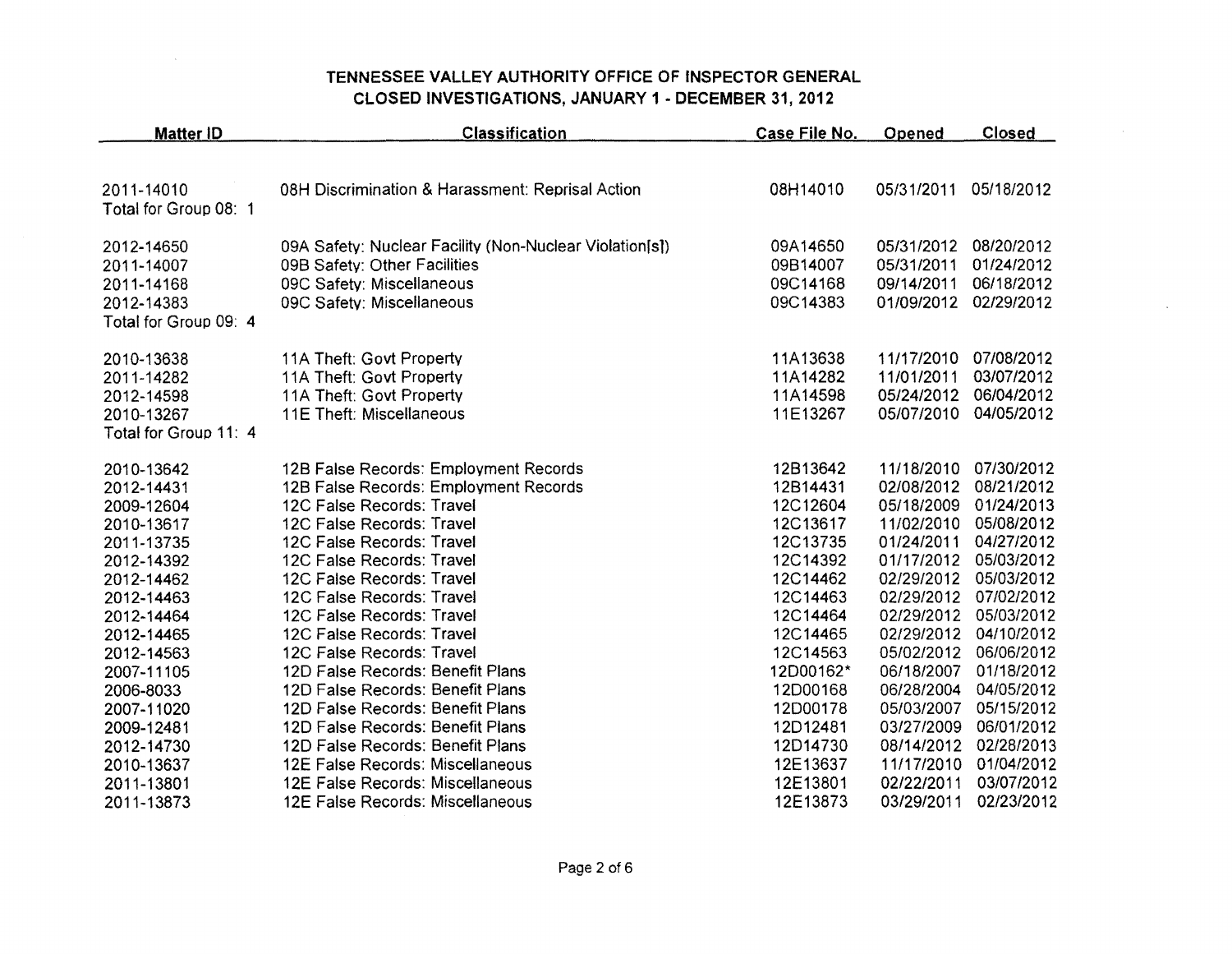| <b>Matter ID</b>       | <b>Classification</b>                               | Case File No. | Opened     | <b>Closed</b> |
|------------------------|-----------------------------------------------------|---------------|------------|---------------|
|                        |                                                     |               |            |               |
| 2011-14134             | 12E False Records: Miscellaneous                    | 12E14134      | 08/22/2011 | 05/01/2012    |
| 2011-14212             | 12E False Records: Miscellaneous                    | 12E14212      | 10/03/2011 | 01/25/2012    |
| 2011-14328             | 12E False Records: Miscellaneous                    | 12E14328      | 11/29/2011 | 06/12/2012    |
| 2012-14424             | 12E False Records: Miscellaneous                    | 12E14424      | 02/06/2012 | 03/27/2012    |
| 2012-14583             | 12E False Records: Miscellaneous                    | 12E14583      | 05/15/2012 | 07/24/2012    |
| 2012-14653             | 12E False Records: Miscellaneous                    | 12E14653      | 06/26/2012 | 11/19/2012    |
| 2012-14654             | 12E False Records: Miscellaneous                    | 12E14654      | 06/26/2012 | 01/23/2013    |
| 2012-14909             | 12E False Records: Miscellaneous                    | 12E14909      | 12/09/2012 | 01/23/2013    |
| Total for Group 12: 27 |                                                     |               |            |               |
| 2012-14468             | 13A Contract Misconduct: Improper Bids/Negotiations | 13A14468      | 02/29/2012 | 06/18/2012    |
| 2009-12353             | 13B Contract Misconduct: Kickbacks/Bribery          | 13B12353      | 02/06/2009 | 04/01/2012    |
| 2012-14408             | 13D Contract Misconduct: Breaches                   | 13D14408      | 01/23/2012 | 09/18/2012    |
| 2012-14616             | 13D Contract Misconduct: Breaches                   | 13D14616      | 06/05/2012 | 09/18/2012    |
| 2006-8444              | 13E Contract Misconduct: Miscellaneous              | 13E00408      | 02/23/2006 | 05/08/2012    |
| 2009-12356             | <b>13E Contract Misconduct: Miscellaneous</b>       | 13E12356      | 02/06/2009 | 02/28/2013    |
| 2009-12462             | 13E Contract Misconduct: Miscellaneous              | 13E12462      | 03/12/2009 | 02/28/2013    |
| 2009-12992             | 13E Contract Misconduct: Miscellaneous              | 13E12992      | 12/03/2009 | 01/24/2013    |
| 2010-13269             | 13E Contract Misconduct: Miscellaneous              | 13E13269      | 05/07/2010 | 04/10/2012    |
| 2010-13520             | 13E Contract Misconduct: Miscellaneous              | 13E13520      | 09/09/2010 | 02/28/2013    |
| 2010-13529             | <b>13E Contract Misconduct: Miscellaneous</b>       | 13E13529      | 09/15/2010 | 12/05/2012    |
| 2010-13693             | 13E Contract Misconduct: Miscellaneous              | 13E13693      | 12/17/2010 | 06/04/2012    |
| 2011-13877             | 13E Contract Misconduct: Miscellaneous              | 13E13877      | 03/29/2011 | 01/23/2012    |
| 2011-14148             | 13E Contract Misconduct: Miscellaneous              | 13E14148      | 08/29/2011 | 02/01/2012    |
| 2011-14185             | 13E Contract Misconduct: Miscellaneous              | 13E14185      | 09/26/2011 | 11/28/2012    |
| 2011-14342             | <b>13E Contract Misconduct: Miscellaneous</b>       | 13E14342      | 12/07/2011 | 02/01/2012    |
| 2012-14486             | 13E Contract Misconduct: Miscellaneous              | 13E14486      | 03/06/2012 | 03/20/2012    |
| 2012-14554             | <b>13E Contract Misconduct: Miscellaneous</b>       | 13E14554      | 04/25/2012 | 06/19/2012    |
| 2012-14683             | 13E Contract Misconduct: Miscellaneous              | 13E14683      | 07/13/2012 | 07/16/2012    |
| 2012-14724             | 13E Contract Misconduct: Miscellaneous              | 13E14724      | 08/30/2012 | 02/08/2013    |
| 2012-14752             | 13E Contract Misconduct: Miscellaneous              | 13E14752      | 08/28/2012 | 01/08/2013    |
| Total for Group 13: 21 |                                                     |               |            |               |
| 2009-12358             | 14C Waste & Fraud - Workers Compensation Issue      | 14C12358      | 02/09/2009 | 05/11/2012    |
| 2011-13725             | 14C Waste & Fraud - Workers Compensation Issue      | 14C13725      | 01/19/2011 | 06/04/2012    |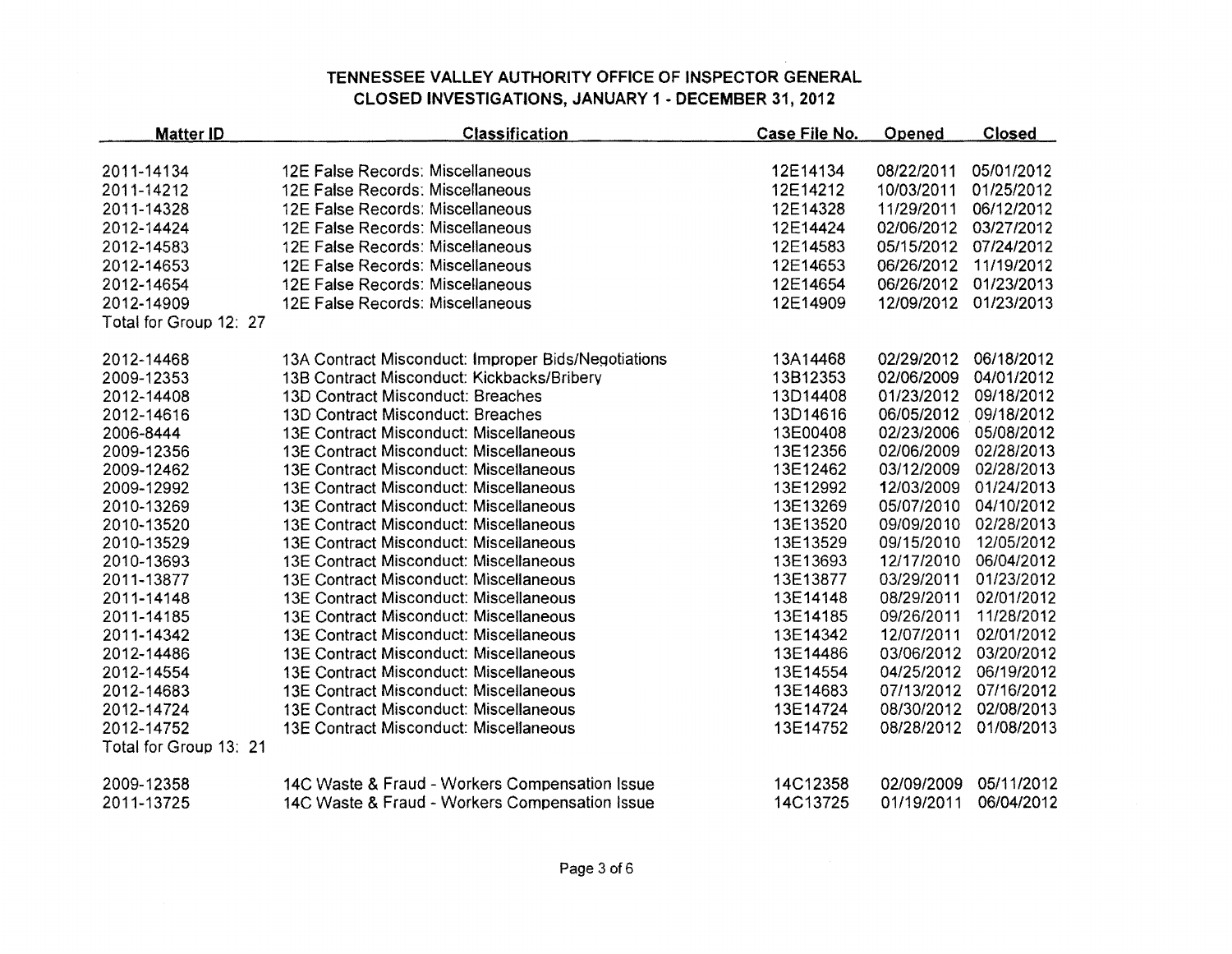$\mathcal{L}$ 

| 2011-14000<br>14C Waste & Fraud - Workers Compensation Issue<br>14C14000<br>05/25/2011<br>01/25/2012<br>2011-14001<br>14C Waste & Fraud - Workers Compensation Issue<br>14C14001<br>05/25/2011<br>01/24/2012<br>2011-14016<br>14C Waste & Fraud - Workers Compensation Issue<br>14C14016<br>06/02/2011<br>01/23/2012<br>2011-14180<br>14C Waste & Fraud - Workers Compensation Issue<br>14C14180<br>09/23/2011<br>01/10/2012<br>2012-14525<br>14C Waste & Fraud - Workers Compensation Issue<br>14C14525<br>04/06/2012<br>07/16/2012<br>2012-14555<br>14C Waste & Fraud - Workers Compensation Issue<br>14C14555<br>04/25/2012<br>08/16/2012<br>2012-14751<br>14C Waste & Fraud - Workers Compensation Issue<br>14C14751<br>08/27/2012<br>02/08/2013<br>2012-14753<br>14C Waste & Fraud - Workers Compensation Issue<br>14C14753<br>08/28/2012<br>12/11/2012<br>2010-13546<br>14D Waste & Fraud - Other<br>14D13546<br>09/21/2010<br>08/30/2012<br>2011-13830<br>14D Waste & Fraud - Other<br>14D13830<br>03/08/2011<br>01/18/2012<br>2011-14037<br>14D Waste & Fraud - Other<br>14D14037<br>06/27/2011<br>02/15/2012<br>2011-14169<br>14D Waste & Fraud - Other<br>14D14169<br>10/03/2011<br>03/13/2012<br>2011-14170<br>14D Waste & Fraud - Other<br>10/03/2011<br>14D14170<br>03/13/2012<br>2011-14181<br>14D Waste & Fraud - Other<br>14D14181<br>09/26/2011<br>07/02/2012<br>2011-14224<br>14D Waste & Fraud - Other<br>14D14224<br>10/05/2011<br>09/13/2012<br>2012-14746<br>14D Waste & Fraud - Other<br>14D14746<br>08/23/2012<br>01/25/2013<br>Total for Group 14: 18<br>2011-14331<br>15B General Criminal Activities: Narcotics Trafficking<br>15B14331<br>11/29/2011<br>01/24/2012<br>2010-13688<br>15D General Criminal Activities: Other<br>15D13688<br>08/06/2010<br>06/27/2012<br>2011-14251<br>15D General Criminal Activities: Other<br>15D14251<br>01/09/2012<br>09/25/2012<br>2011-14252<br>15D General Criminal Activities: Other<br>15D14252<br>10/05/2011<br>02/01/2012<br>2011-14253<br>15D General Criminal Activities: Other<br>15D14253<br>10/26/2011<br>07/08/2012<br>Total for Group 15: 5<br>2011-14230<br>16B Employee Suitability: Background<br>16B00056***<br>10/07/2011<br>02/21/2012<br>2011-14234<br>16B Employee Suitability: Background<br>16B00271***<br>10/11/2011<br>02/08/2012<br>2011-14144<br>16B Employee Suitability: Background<br>16B00273***<br>08/25/2011<br>07/18/2012<br>2012-14588<br>16B Employee Suitability: Background<br>16B00297**<br>05/17/2012<br>07/25/2012<br>2011-14065<br>16B Employee Suitability: Background<br>16B00394*<br>07/12/2011<br>02/07/2012<br>2011-14142<br>16B Employee Suitability: Background<br>16B00396*<br>08/25/2011<br>02/21/2012<br>2011-14231<br>16B Employee Suitability: Background<br>16B00416*<br>10/07/2011<br>01/10/2012<br>2011-14033<br>16B Employee Suitability: Background<br>16B14033<br>06/23/2011<br>02/07/2012<br>2011-14248<br>16B Employee Suitability: Background<br>16B14248<br>10/21/2011<br>07/18/2012 | <b>Matter ID</b> | <b>Classification</b>                | Case File No. | Opened     | <b>Closed</b> |
|---------------------------------------------------------------------------------------------------------------------------------------------------------------------------------------------------------------------------------------------------------------------------------------------------------------------------------------------------------------------------------------------------------------------------------------------------------------------------------------------------------------------------------------------------------------------------------------------------------------------------------------------------------------------------------------------------------------------------------------------------------------------------------------------------------------------------------------------------------------------------------------------------------------------------------------------------------------------------------------------------------------------------------------------------------------------------------------------------------------------------------------------------------------------------------------------------------------------------------------------------------------------------------------------------------------------------------------------------------------------------------------------------------------------------------------------------------------------------------------------------------------------------------------------------------------------------------------------------------------------------------------------------------------------------------------------------------------------------------------------------------------------------------------------------------------------------------------------------------------------------------------------------------------------------------------------------------------------------------------------------------------------------------------------------------------------------------------------------------------------------------------------------------------------------------------------------------------------------------------------------------------------------------------------------------------------------------------------------------------------------------------------------------------------------------------------------------------------------------------------------------------------------------------------------------------------------------------------------------------------------------------------------------------------------------------------------------------------------------------------------------------------------------------------------------------------------------------------------------------------------------------------------------------------------------------------------------------------------------------------------------------------|------------------|--------------------------------------|---------------|------------|---------------|
|                                                                                                                                                                                                                                                                                                                                                                                                                                                                                                                                                                                                                                                                                                                                                                                                                                                                                                                                                                                                                                                                                                                                                                                                                                                                                                                                                                                                                                                                                                                                                                                                                                                                                                                                                                                                                                                                                                                                                                                                                                                                                                                                                                                                                                                                                                                                                                                                                                                                                                                                                                                                                                                                                                                                                                                                                                                                                                                                                                                                                     |                  |                                      |               |            |               |
|                                                                                                                                                                                                                                                                                                                                                                                                                                                                                                                                                                                                                                                                                                                                                                                                                                                                                                                                                                                                                                                                                                                                                                                                                                                                                                                                                                                                                                                                                                                                                                                                                                                                                                                                                                                                                                                                                                                                                                                                                                                                                                                                                                                                                                                                                                                                                                                                                                                                                                                                                                                                                                                                                                                                                                                                                                                                                                                                                                                                                     |                  |                                      |               |            |               |
|                                                                                                                                                                                                                                                                                                                                                                                                                                                                                                                                                                                                                                                                                                                                                                                                                                                                                                                                                                                                                                                                                                                                                                                                                                                                                                                                                                                                                                                                                                                                                                                                                                                                                                                                                                                                                                                                                                                                                                                                                                                                                                                                                                                                                                                                                                                                                                                                                                                                                                                                                                                                                                                                                                                                                                                                                                                                                                                                                                                                                     |                  |                                      |               |            |               |
|                                                                                                                                                                                                                                                                                                                                                                                                                                                                                                                                                                                                                                                                                                                                                                                                                                                                                                                                                                                                                                                                                                                                                                                                                                                                                                                                                                                                                                                                                                                                                                                                                                                                                                                                                                                                                                                                                                                                                                                                                                                                                                                                                                                                                                                                                                                                                                                                                                                                                                                                                                                                                                                                                                                                                                                                                                                                                                                                                                                                                     |                  |                                      |               |            |               |
|                                                                                                                                                                                                                                                                                                                                                                                                                                                                                                                                                                                                                                                                                                                                                                                                                                                                                                                                                                                                                                                                                                                                                                                                                                                                                                                                                                                                                                                                                                                                                                                                                                                                                                                                                                                                                                                                                                                                                                                                                                                                                                                                                                                                                                                                                                                                                                                                                                                                                                                                                                                                                                                                                                                                                                                                                                                                                                                                                                                                                     |                  |                                      |               |            |               |
|                                                                                                                                                                                                                                                                                                                                                                                                                                                                                                                                                                                                                                                                                                                                                                                                                                                                                                                                                                                                                                                                                                                                                                                                                                                                                                                                                                                                                                                                                                                                                                                                                                                                                                                                                                                                                                                                                                                                                                                                                                                                                                                                                                                                                                                                                                                                                                                                                                                                                                                                                                                                                                                                                                                                                                                                                                                                                                                                                                                                                     |                  |                                      |               |            |               |
|                                                                                                                                                                                                                                                                                                                                                                                                                                                                                                                                                                                                                                                                                                                                                                                                                                                                                                                                                                                                                                                                                                                                                                                                                                                                                                                                                                                                                                                                                                                                                                                                                                                                                                                                                                                                                                                                                                                                                                                                                                                                                                                                                                                                                                                                                                                                                                                                                                                                                                                                                                                                                                                                                                                                                                                                                                                                                                                                                                                                                     |                  |                                      |               |            |               |
|                                                                                                                                                                                                                                                                                                                                                                                                                                                                                                                                                                                                                                                                                                                                                                                                                                                                                                                                                                                                                                                                                                                                                                                                                                                                                                                                                                                                                                                                                                                                                                                                                                                                                                                                                                                                                                                                                                                                                                                                                                                                                                                                                                                                                                                                                                                                                                                                                                                                                                                                                                                                                                                                                                                                                                                                                                                                                                                                                                                                                     |                  |                                      |               |            |               |
|                                                                                                                                                                                                                                                                                                                                                                                                                                                                                                                                                                                                                                                                                                                                                                                                                                                                                                                                                                                                                                                                                                                                                                                                                                                                                                                                                                                                                                                                                                                                                                                                                                                                                                                                                                                                                                                                                                                                                                                                                                                                                                                                                                                                                                                                                                                                                                                                                                                                                                                                                                                                                                                                                                                                                                                                                                                                                                                                                                                                                     |                  |                                      |               |            |               |
|                                                                                                                                                                                                                                                                                                                                                                                                                                                                                                                                                                                                                                                                                                                                                                                                                                                                                                                                                                                                                                                                                                                                                                                                                                                                                                                                                                                                                                                                                                                                                                                                                                                                                                                                                                                                                                                                                                                                                                                                                                                                                                                                                                                                                                                                                                                                                                                                                                                                                                                                                                                                                                                                                                                                                                                                                                                                                                                                                                                                                     |                  |                                      |               |            |               |
|                                                                                                                                                                                                                                                                                                                                                                                                                                                                                                                                                                                                                                                                                                                                                                                                                                                                                                                                                                                                                                                                                                                                                                                                                                                                                                                                                                                                                                                                                                                                                                                                                                                                                                                                                                                                                                                                                                                                                                                                                                                                                                                                                                                                                                                                                                                                                                                                                                                                                                                                                                                                                                                                                                                                                                                                                                                                                                                                                                                                                     |                  |                                      |               |            |               |
|                                                                                                                                                                                                                                                                                                                                                                                                                                                                                                                                                                                                                                                                                                                                                                                                                                                                                                                                                                                                                                                                                                                                                                                                                                                                                                                                                                                                                                                                                                                                                                                                                                                                                                                                                                                                                                                                                                                                                                                                                                                                                                                                                                                                                                                                                                                                                                                                                                                                                                                                                                                                                                                                                                                                                                                                                                                                                                                                                                                                                     |                  |                                      |               |            |               |
|                                                                                                                                                                                                                                                                                                                                                                                                                                                                                                                                                                                                                                                                                                                                                                                                                                                                                                                                                                                                                                                                                                                                                                                                                                                                                                                                                                                                                                                                                                                                                                                                                                                                                                                                                                                                                                                                                                                                                                                                                                                                                                                                                                                                                                                                                                                                                                                                                                                                                                                                                                                                                                                                                                                                                                                                                                                                                                                                                                                                                     |                  |                                      |               |            |               |
|                                                                                                                                                                                                                                                                                                                                                                                                                                                                                                                                                                                                                                                                                                                                                                                                                                                                                                                                                                                                                                                                                                                                                                                                                                                                                                                                                                                                                                                                                                                                                                                                                                                                                                                                                                                                                                                                                                                                                                                                                                                                                                                                                                                                                                                                                                                                                                                                                                                                                                                                                                                                                                                                                                                                                                                                                                                                                                                                                                                                                     |                  |                                      |               |            |               |
|                                                                                                                                                                                                                                                                                                                                                                                                                                                                                                                                                                                                                                                                                                                                                                                                                                                                                                                                                                                                                                                                                                                                                                                                                                                                                                                                                                                                                                                                                                                                                                                                                                                                                                                                                                                                                                                                                                                                                                                                                                                                                                                                                                                                                                                                                                                                                                                                                                                                                                                                                                                                                                                                                                                                                                                                                                                                                                                                                                                                                     |                  |                                      |               |            |               |
|                                                                                                                                                                                                                                                                                                                                                                                                                                                                                                                                                                                                                                                                                                                                                                                                                                                                                                                                                                                                                                                                                                                                                                                                                                                                                                                                                                                                                                                                                                                                                                                                                                                                                                                                                                                                                                                                                                                                                                                                                                                                                                                                                                                                                                                                                                                                                                                                                                                                                                                                                                                                                                                                                                                                                                                                                                                                                                                                                                                                                     |                  |                                      |               |            |               |
|                                                                                                                                                                                                                                                                                                                                                                                                                                                                                                                                                                                                                                                                                                                                                                                                                                                                                                                                                                                                                                                                                                                                                                                                                                                                                                                                                                                                                                                                                                                                                                                                                                                                                                                                                                                                                                                                                                                                                                                                                                                                                                                                                                                                                                                                                                                                                                                                                                                                                                                                                                                                                                                                                                                                                                                                                                                                                                                                                                                                                     |                  |                                      |               |            |               |
|                                                                                                                                                                                                                                                                                                                                                                                                                                                                                                                                                                                                                                                                                                                                                                                                                                                                                                                                                                                                                                                                                                                                                                                                                                                                                                                                                                                                                                                                                                                                                                                                                                                                                                                                                                                                                                                                                                                                                                                                                                                                                                                                                                                                                                                                                                                                                                                                                                                                                                                                                                                                                                                                                                                                                                                                                                                                                                                                                                                                                     |                  |                                      |               |            |               |
|                                                                                                                                                                                                                                                                                                                                                                                                                                                                                                                                                                                                                                                                                                                                                                                                                                                                                                                                                                                                                                                                                                                                                                                                                                                                                                                                                                                                                                                                                                                                                                                                                                                                                                                                                                                                                                                                                                                                                                                                                                                                                                                                                                                                                                                                                                                                                                                                                                                                                                                                                                                                                                                                                                                                                                                                                                                                                                                                                                                                                     |                  |                                      |               |            |               |
|                                                                                                                                                                                                                                                                                                                                                                                                                                                                                                                                                                                                                                                                                                                                                                                                                                                                                                                                                                                                                                                                                                                                                                                                                                                                                                                                                                                                                                                                                                                                                                                                                                                                                                                                                                                                                                                                                                                                                                                                                                                                                                                                                                                                                                                                                                                                                                                                                                                                                                                                                                                                                                                                                                                                                                                                                                                                                                                                                                                                                     |                  |                                      |               |            |               |
|                                                                                                                                                                                                                                                                                                                                                                                                                                                                                                                                                                                                                                                                                                                                                                                                                                                                                                                                                                                                                                                                                                                                                                                                                                                                                                                                                                                                                                                                                                                                                                                                                                                                                                                                                                                                                                                                                                                                                                                                                                                                                                                                                                                                                                                                                                                                                                                                                                                                                                                                                                                                                                                                                                                                                                                                                                                                                                                                                                                                                     |                  |                                      |               |            |               |
|                                                                                                                                                                                                                                                                                                                                                                                                                                                                                                                                                                                                                                                                                                                                                                                                                                                                                                                                                                                                                                                                                                                                                                                                                                                                                                                                                                                                                                                                                                                                                                                                                                                                                                                                                                                                                                                                                                                                                                                                                                                                                                                                                                                                                                                                                                                                                                                                                                                                                                                                                                                                                                                                                                                                                                                                                                                                                                                                                                                                                     |                  |                                      |               |            |               |
|                                                                                                                                                                                                                                                                                                                                                                                                                                                                                                                                                                                                                                                                                                                                                                                                                                                                                                                                                                                                                                                                                                                                                                                                                                                                                                                                                                                                                                                                                                                                                                                                                                                                                                                                                                                                                                                                                                                                                                                                                                                                                                                                                                                                                                                                                                                                                                                                                                                                                                                                                                                                                                                                                                                                                                                                                                                                                                                                                                                                                     |                  |                                      |               |            |               |
|                                                                                                                                                                                                                                                                                                                                                                                                                                                                                                                                                                                                                                                                                                                                                                                                                                                                                                                                                                                                                                                                                                                                                                                                                                                                                                                                                                                                                                                                                                                                                                                                                                                                                                                                                                                                                                                                                                                                                                                                                                                                                                                                                                                                                                                                                                                                                                                                                                                                                                                                                                                                                                                                                                                                                                                                                                                                                                                                                                                                                     |                  |                                      |               |            |               |
|                                                                                                                                                                                                                                                                                                                                                                                                                                                                                                                                                                                                                                                                                                                                                                                                                                                                                                                                                                                                                                                                                                                                                                                                                                                                                                                                                                                                                                                                                                                                                                                                                                                                                                                                                                                                                                                                                                                                                                                                                                                                                                                                                                                                                                                                                                                                                                                                                                                                                                                                                                                                                                                                                                                                                                                                                                                                                                                                                                                                                     |                  |                                      |               |            |               |
|                                                                                                                                                                                                                                                                                                                                                                                                                                                                                                                                                                                                                                                                                                                                                                                                                                                                                                                                                                                                                                                                                                                                                                                                                                                                                                                                                                                                                                                                                                                                                                                                                                                                                                                                                                                                                                                                                                                                                                                                                                                                                                                                                                                                                                                                                                                                                                                                                                                                                                                                                                                                                                                                                                                                                                                                                                                                                                                                                                                                                     |                  |                                      |               |            |               |
|                                                                                                                                                                                                                                                                                                                                                                                                                                                                                                                                                                                                                                                                                                                                                                                                                                                                                                                                                                                                                                                                                                                                                                                                                                                                                                                                                                                                                                                                                                                                                                                                                                                                                                                                                                                                                                                                                                                                                                                                                                                                                                                                                                                                                                                                                                                                                                                                                                                                                                                                                                                                                                                                                                                                                                                                                                                                                                                                                                                                                     |                  |                                      |               |            |               |
|                                                                                                                                                                                                                                                                                                                                                                                                                                                                                                                                                                                                                                                                                                                                                                                                                                                                                                                                                                                                                                                                                                                                                                                                                                                                                                                                                                                                                                                                                                                                                                                                                                                                                                                                                                                                                                                                                                                                                                                                                                                                                                                                                                                                                                                                                                                                                                                                                                                                                                                                                                                                                                                                                                                                                                                                                                                                                                                                                                                                                     |                  |                                      |               |            |               |
|                                                                                                                                                                                                                                                                                                                                                                                                                                                                                                                                                                                                                                                                                                                                                                                                                                                                                                                                                                                                                                                                                                                                                                                                                                                                                                                                                                                                                                                                                                                                                                                                                                                                                                                                                                                                                                                                                                                                                                                                                                                                                                                                                                                                                                                                                                                                                                                                                                                                                                                                                                                                                                                                                                                                                                                                                                                                                                                                                                                                                     |                  |                                      |               |            |               |
|                                                                                                                                                                                                                                                                                                                                                                                                                                                                                                                                                                                                                                                                                                                                                                                                                                                                                                                                                                                                                                                                                                                                                                                                                                                                                                                                                                                                                                                                                                                                                                                                                                                                                                                                                                                                                                                                                                                                                                                                                                                                                                                                                                                                                                                                                                                                                                                                                                                                                                                                                                                                                                                                                                                                                                                                                                                                                                                                                                                                                     |                  |                                      |               |            |               |
|                                                                                                                                                                                                                                                                                                                                                                                                                                                                                                                                                                                                                                                                                                                                                                                                                                                                                                                                                                                                                                                                                                                                                                                                                                                                                                                                                                                                                                                                                                                                                                                                                                                                                                                                                                                                                                                                                                                                                                                                                                                                                                                                                                                                                                                                                                                                                                                                                                                                                                                                                                                                                                                                                                                                                                                                                                                                                                                                                                                                                     |                  |                                      |               |            |               |
|                                                                                                                                                                                                                                                                                                                                                                                                                                                                                                                                                                                                                                                                                                                                                                                                                                                                                                                                                                                                                                                                                                                                                                                                                                                                                                                                                                                                                                                                                                                                                                                                                                                                                                                                                                                                                                                                                                                                                                                                                                                                                                                                                                                                                                                                                                                                                                                                                                                                                                                                                                                                                                                                                                                                                                                                                                                                                                                                                                                                                     |                  |                                      |               |            |               |
|                                                                                                                                                                                                                                                                                                                                                                                                                                                                                                                                                                                                                                                                                                                                                                                                                                                                                                                                                                                                                                                                                                                                                                                                                                                                                                                                                                                                                                                                                                                                                                                                                                                                                                                                                                                                                                                                                                                                                                                                                                                                                                                                                                                                                                                                                                                                                                                                                                                                                                                                                                                                                                                                                                                                                                                                                                                                                                                                                                                                                     |                  |                                      |               |            |               |
|                                                                                                                                                                                                                                                                                                                                                                                                                                                                                                                                                                                                                                                                                                                                                                                                                                                                                                                                                                                                                                                                                                                                                                                                                                                                                                                                                                                                                                                                                                                                                                                                                                                                                                                                                                                                                                                                                                                                                                                                                                                                                                                                                                                                                                                                                                                                                                                                                                                                                                                                                                                                                                                                                                                                                                                                                                                                                                                                                                                                                     | 2011-14249       | 16B Employee Suitability: Background | 16B14249      | 10/21/2011 | 07/25/2012    |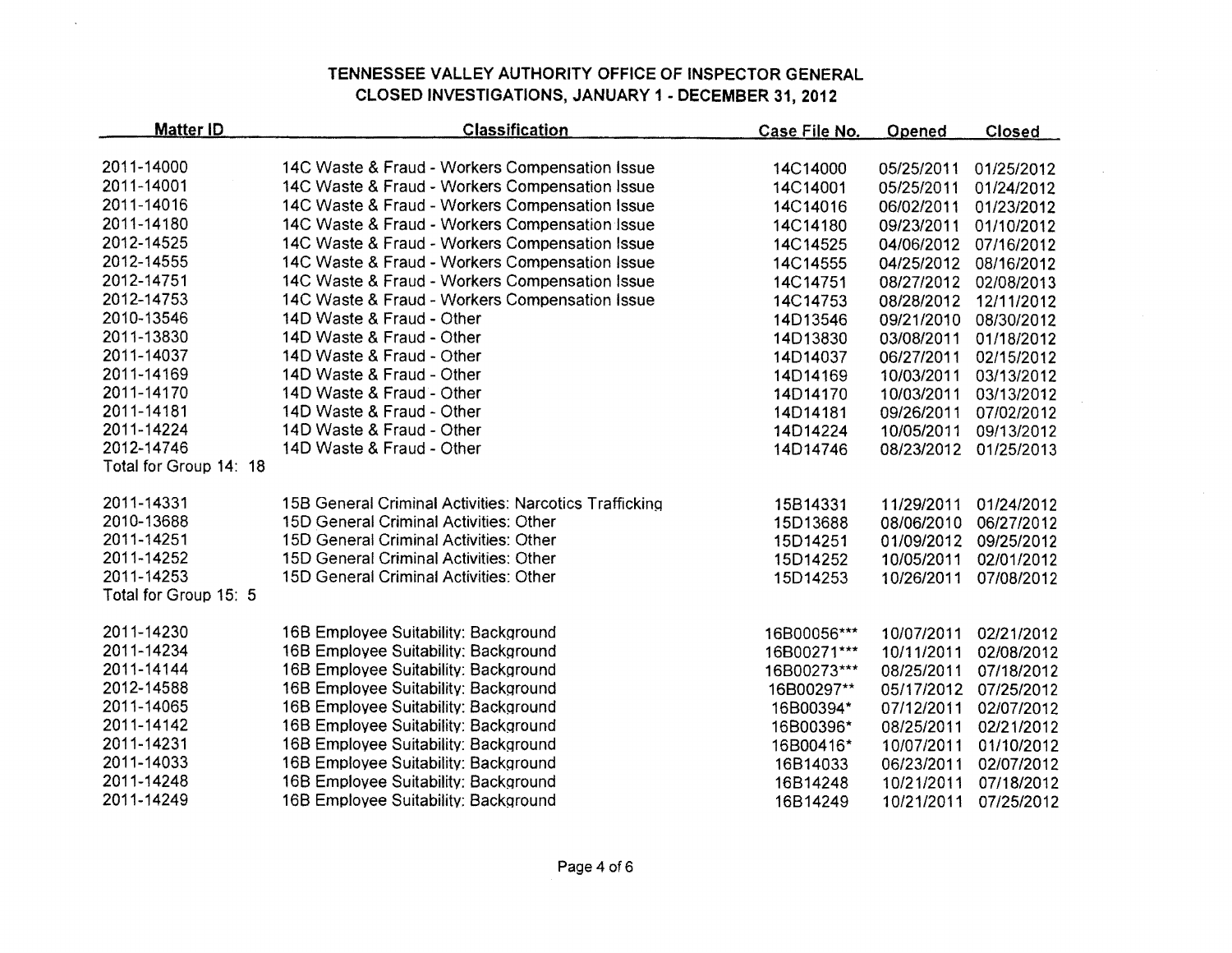$\lambda$ 

| <b>Matter ID</b>       | <b>Classification</b>                      | Case File No. | <b>Opened</b> | <b>Closed</b> |
|------------------------|--------------------------------------------|---------------|---------------|---------------|
| 2011-14263             | 16B Employee Suitability: Background       | 16B14263      | 10/27/2011    | 07/31/2012    |
| 2011-14310             | 16B Employee Suitability: Background       | 16B14310      | 11/18/2011    | 07/25/2012    |
| 2012-14375             | 16B Employee Suitability: Background       | 16B14375      | 01/03/2012    | 01/10/2012    |
| 2012-14812             | 16B Employee Suitability: Background       | 16B14375*     | 10/02/2012    | 01/29/2013    |
| 2012-14453             | 16B Employee Suitability: Background       | 16B14453      | 02/27/2012    | 07/18/2012    |
| 2012-14466             | 16B Employee Suitability: Background       | 16B14466      | 03/01/2012    | 03/27/2012    |
| 2012-14467             | 16B Employee Suitability: Background       | 16B14467      | 03/01/2012    | 03/06/2012    |
| 2012-14492             | 16B Employee Suitability: Background       | 16B14492      | 03/14/2012    | 03/27/2012    |
| 2012-14782             | 16B Employee Suitability: Background       | 16B14492*     | 09/20/2012    | 01/29/2013    |
| 2012-14503             | 16B Employee Suitability: Background       | 16B14503      | 03/15/2012    | 03/27/2012    |
| 2012-14556             | 16B Employee Suitability: Background       | 16B14556      | 04/27/2012    | 05/01/2012    |
| 2012-14557             | 16B Employee Suitability: Background       | 16B14557      | 04/27/2012    | 05/01/2012    |
| 2012-14626             | 16B Employee Suitability: Background       | 16B14626      | 06/12/2012    | 09/03/2012    |
| 2012-14642             | 16B Employee Suitability: Background       | 16B14642      | 06/25/2012    | 12/04/2012    |
| 2013-14991             | 16B Employee Suitability: Background       | 16B14991      | 02/05/2013    | 02/27/2013    |
| 2011-13930             | 16C Employment Suitability: Miscellaneous  | 16C13930      | 04/19/2011    | 04/10/2012    |
| 2011-14091             | 16C Employment Suitability: Miscellaneous  | 16C14091      | 07/22/2011    | 04/10/2012    |
| Total for Group 16: 27 |                                            |               |               |               |
| 2010-13618             | 17A Public Concerns: Citizen Concerns      | 17A13618      | 01/03/2011    | 01/13/2012    |
| 2011-14330             | 17C Public Concerns: Utility/Rate Concerns | 17C14330      | 11/29/2011    | 09/29/2012    |
| Total for Group 17: 2  |                                            |               |               |               |
| 2009-12887             | 20Z Special Projects                       | 20Z12887      | 10/06/2009    | 02/28/2012    |
| 2009-12990             | 20Z Special Projects                       | 20Z12990      | 02/01/2010    | 02/29/2012    |
| 2011-14103             | 20Z Special Projects                       | 20Z14103      | 08/04/2011    | 10/04/2012    |
| 2012-14633             | 20Z Special Projects                       | 20Z14633      | 06/15/2012    | 10/22/2012    |
| 2012-14918             | 20Z Special Projects                       | 20Z14918      | 12/14/2012    | 01/29/2013    |
| Total for Group 20: 5  |                                            |               |               |               |
| 2011-13994             | 23A Environmental Matters: Water           | 23A13994      | 05/20/2011    | 02/14/2012    |
| 2012-14378             | 23A Environmental Matters: Water           | 23A14378      | 01/04/2012    | 02/22/2012    |
| 2012-14605             | 23A Environmental Matters: Water           | 23A14605      | 05/30/2012    | 08/24/2012    |
| 2012-14814             | 23A Environmental Matters: Water           | 23A14814      | 10/03/2012    | 12/18/2012    |
| Total for Group 23: 4  |                                            |               |               |               |

Page 5 of 6